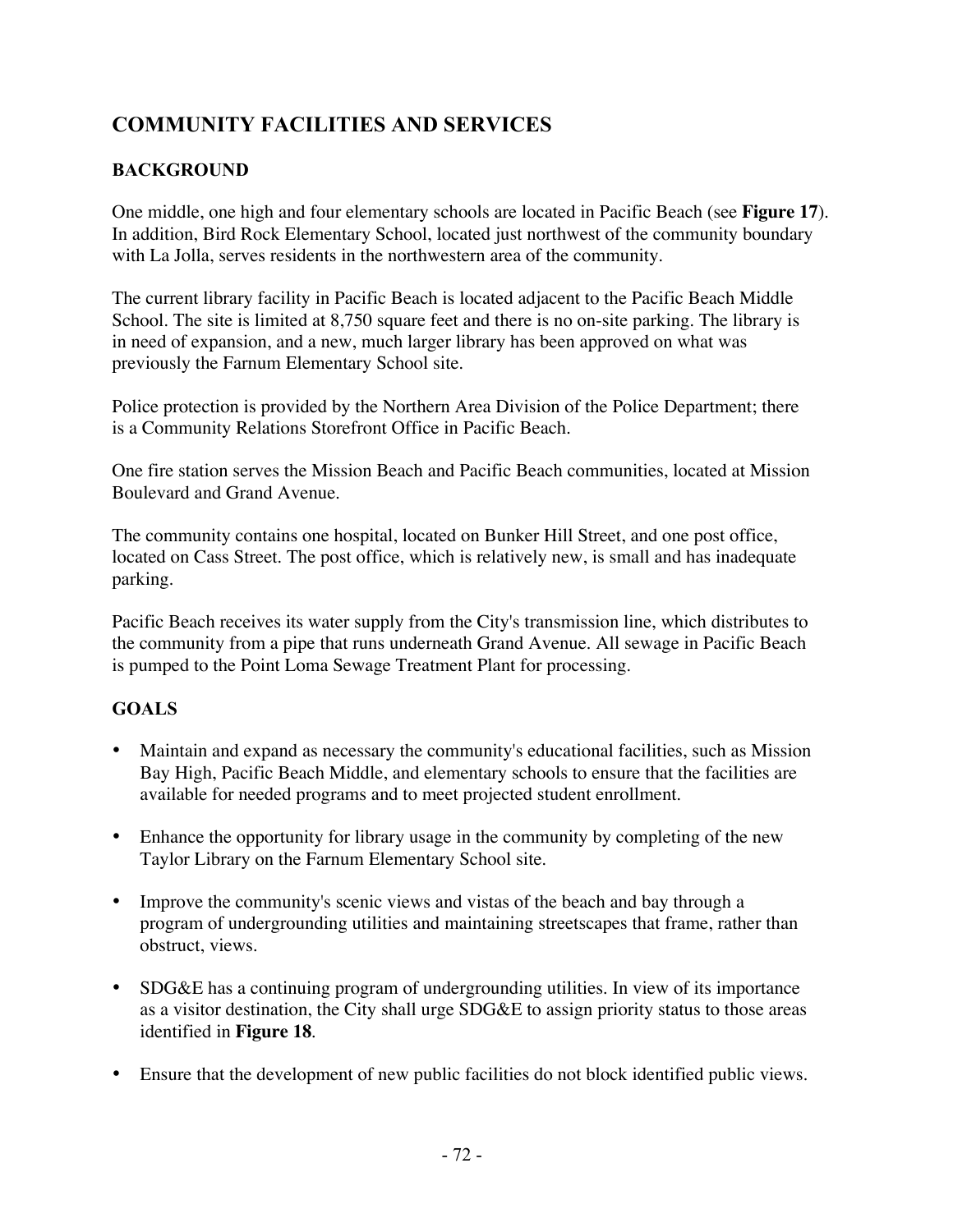• Promote the safety of Pacific Beach's residents by supplementing, as necessary, police and fire protection; ensure that the Police Department's community relations store front is retained.



- Improve the appearance of water, sewer, gas and electric facilities in the community through enhanced landscaping and facade articulation of structures where possible.
- Ensure that new development of community facilities is complementary to the bulk and scale of the surrounding neighborhood.
- Provide for the social needs of the community's homeless and migrant populations.

## **POLICIES**

- 1. The City shall require the undergrounding of utilities for the approval of major projects in accordance with Council Policy and shall further implement the enhancement of key view corridors, identified by this plan, through underground utility districts.
- 2. All proposals for the construction or redevelopment of public facilities shall be reviewed to ensure conformance with the City's landscape ordinance and the goals of this plan.
- 3. The Park and Recreation Department shall work with the San Diego Unified School District to identify opportunities for utilizing school properties to provide additional recreational facilities to meet community needs, and shall further pursue acquisition or lease of surplus school sites for park development.
- 4. The City shall provide a new fire station in the proximity of Garnet Avenue and East Mission Bay Drive to enhance fire protection for the community. The new station will be designed in accordance of the recommendations of this plan.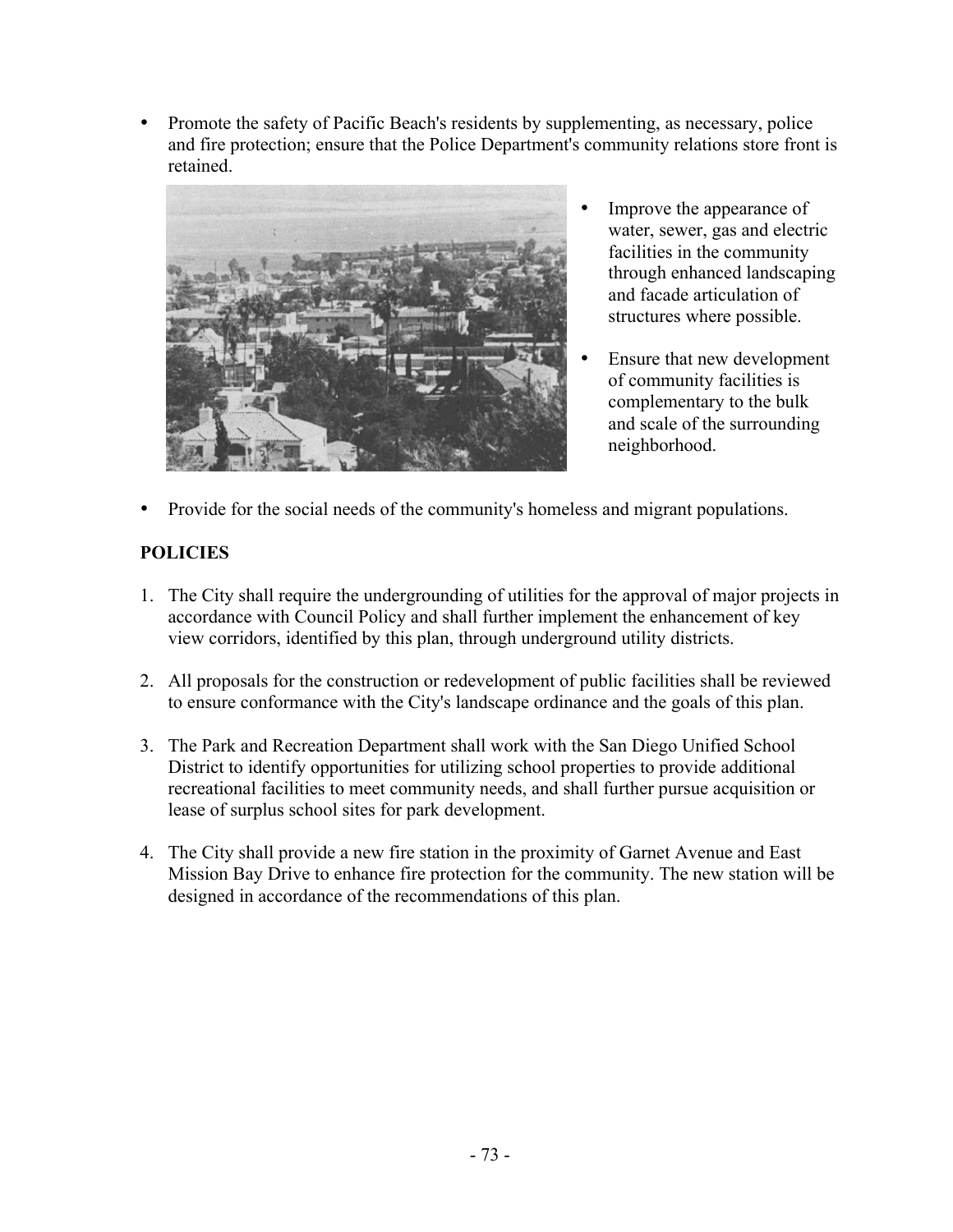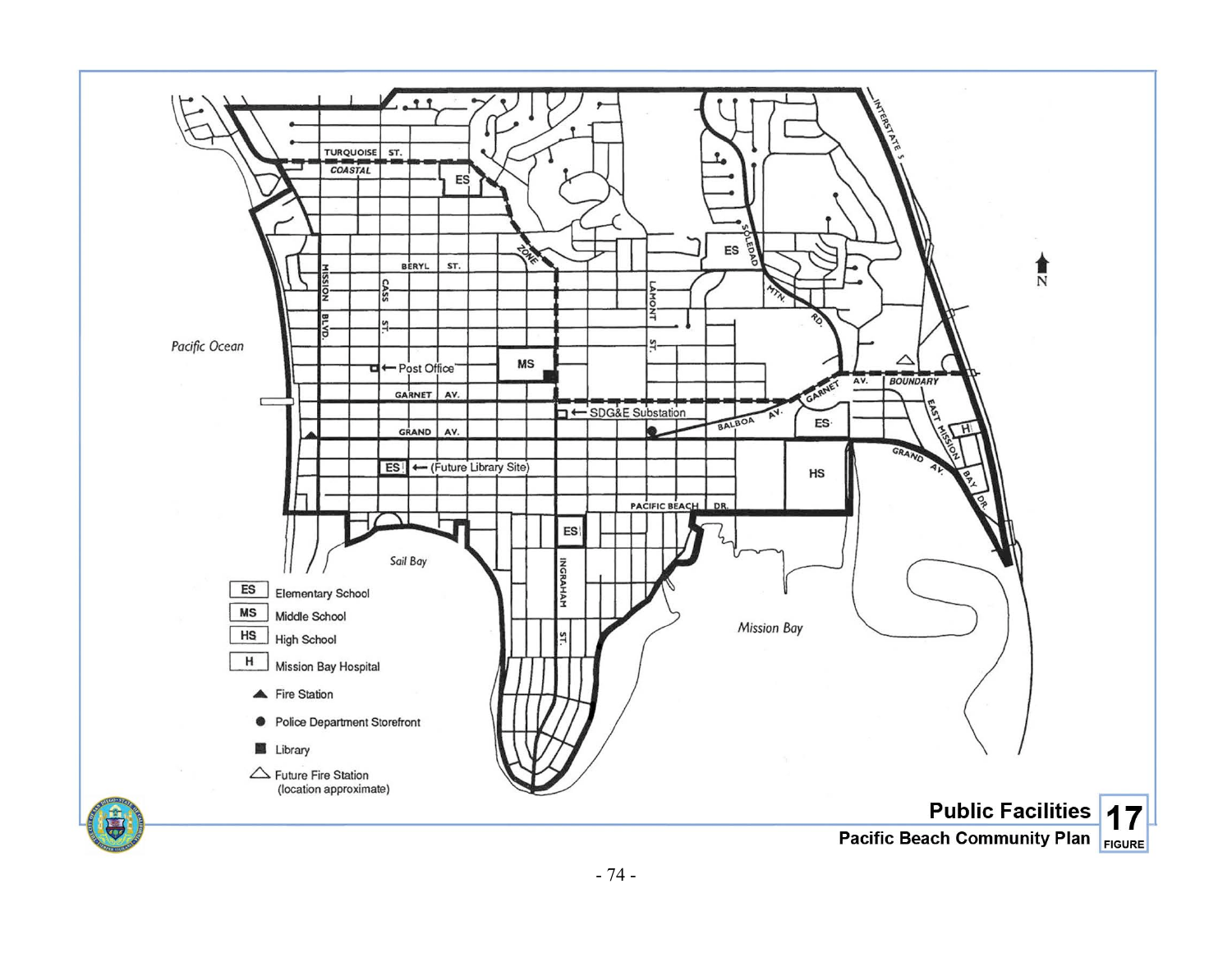#### **SPECIFIC PROPOSALS**

- 1. Improve the appearance of the SDG&E substation at Ingraham and Hornblend Streets with enhanced landscaping and redwood slatted chain link fencing or other means of providing an attractive barrier.
- 2. Implement the view corridors (shown in **Figure 18**) as underground utility districts.
- 3. Process community facility development requests through the City projects review process to ensure conformance with the Pacific Beach Community Plan and to provide the opportunity for public input.
- 4. Appoint a Task Force of community and City representatives to quantify and analyze the needs of the homeless and migrant worker population in Pacific Beach and to formulate a plan to improve the conditions in the community utilizing community and City organizations and resources.